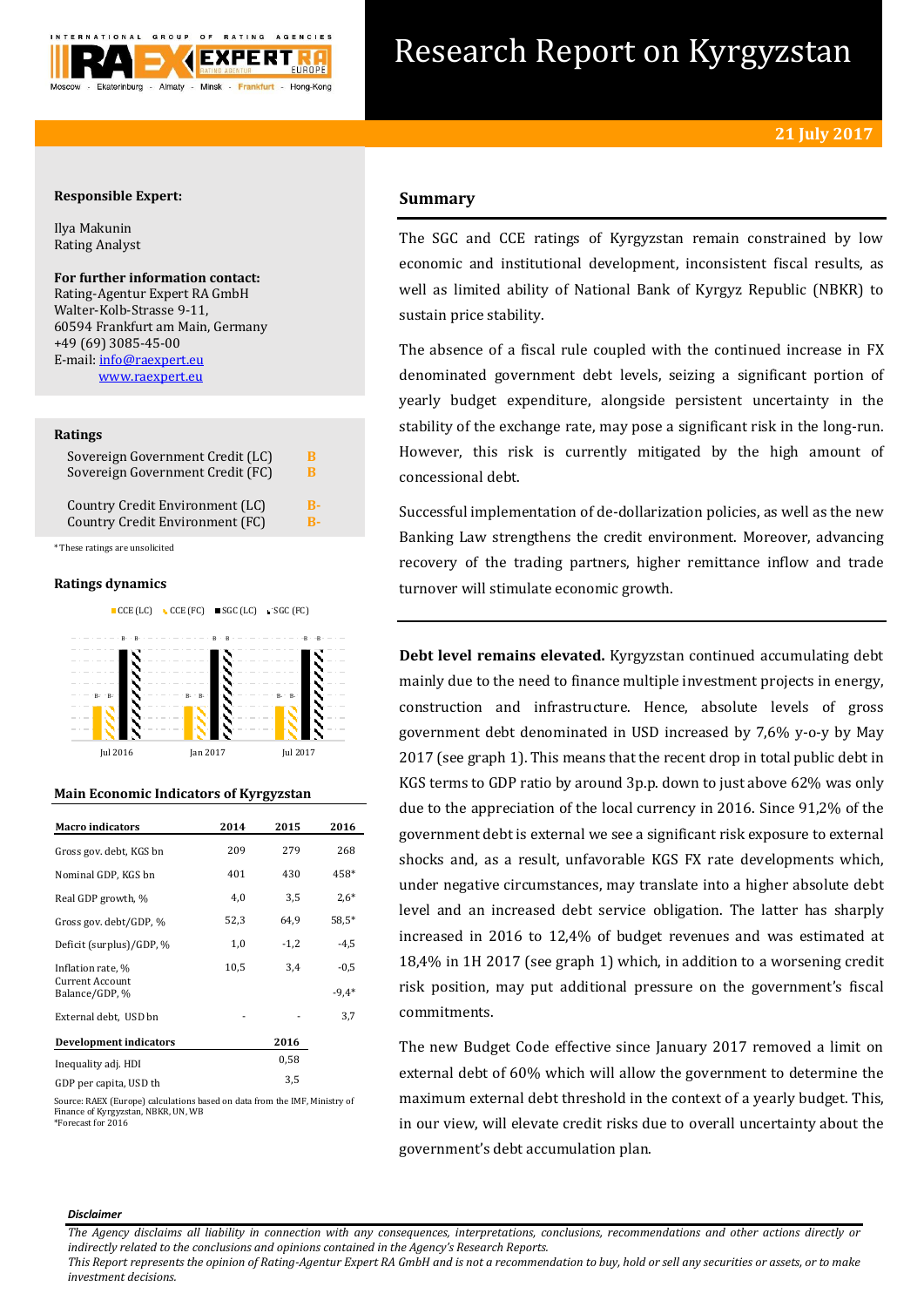

On the positive side, more than 90% of the gross government debt is concessional, which may give rise to a potential debt roll-over or write-off under adverse circumstances (e.g. Russia has recently written off USD 240 m of Kyrgyz debt which accounted for 5,7% of total debt as of April 2017)1.

**Fiscal target was tightened.** Following IMF staff recommendations and after posting a deficit of 4,5% in 2016, Kyrgyz authorities have committed to bring the fiscal deficit to a new more sustainable target of 3% in 2017. In order to meet the target, authorities have stated that they will work towards elimination of VAT exemptions, revision of public sector personnel remuneration, as well as reinforcing efficiency of public investment projects and CAPEX in order to avoid an unsustainable debt accumulation. Additional fiscal pressures are expected from the upcoming presidential election in October 2017, which, despite authorities' assurances to refrain from non-budgetary expenditure and populist measures, may become a significant hurdle towards keeping the expenditure down.

In our view, a significant share of the sovereign's credit risk setting will depend on whether the Kyrgyz government sticks to its commitment to develop a credible, transparent and enforceable fiscal rule. The rule would include limits on external debt and fiscal balance, and unlike the recently expired maximum external debt threshold, the new fiscal rule would also incorporate remedial actions in order to ensure compliance.

**Consumer prices remain unstable.** After a recorded deflation of 0,5% as of 2016 the inflation rate has picked up on the wake of increased economic activity and pass-through from higher oil and food prices and reached a level of 4,1% y-o-y as of April 2017 which, however, remains out of the 5- 7% target corridor (see graph 2). Nevertheless, the direction of the country's price level dynamics remain largely unpredictable and to a great extent influenced by the uncertainty in the oil market.

Deposit and loan dollarization levels were down by 15,2p.p. and 6,3p.p. yo-y to 50,9% and 42,8% as of April 2017 respectively. The favorable dynamic is connected to the regulation banning commercial banks from issuing mortgage and consumer loans in USD, forcing conversion of existing loans into KGS, as well as prohibiting indication of prices for goods and services in foreign currency and making compulsory payments only in KGS. Reinforced by low inflation environment and stronger KGS, foreign currency interest rate went further down by around 3p.p. to 12,4% as of May 2017. Combined with currently relaxed monetary policy (the base





Source: RAEX (Europe) calculations based on data from the **I**MF and Ministry of Finance of Kyrgyz Republic





Source: RAEX (Europe) calculations based on data from NSCKR and NBKR

# *Disclaimer*

1

*The Agency disclaims all liability in connection with any consequences, interpretations, conclusions, recommendations and other actions directly or indirectly related to the conclusions and opinions contained in the Agency's Research Reports.*

<sup>&</sup>lt;sup>1</sup> Subject to parliamentary ratification.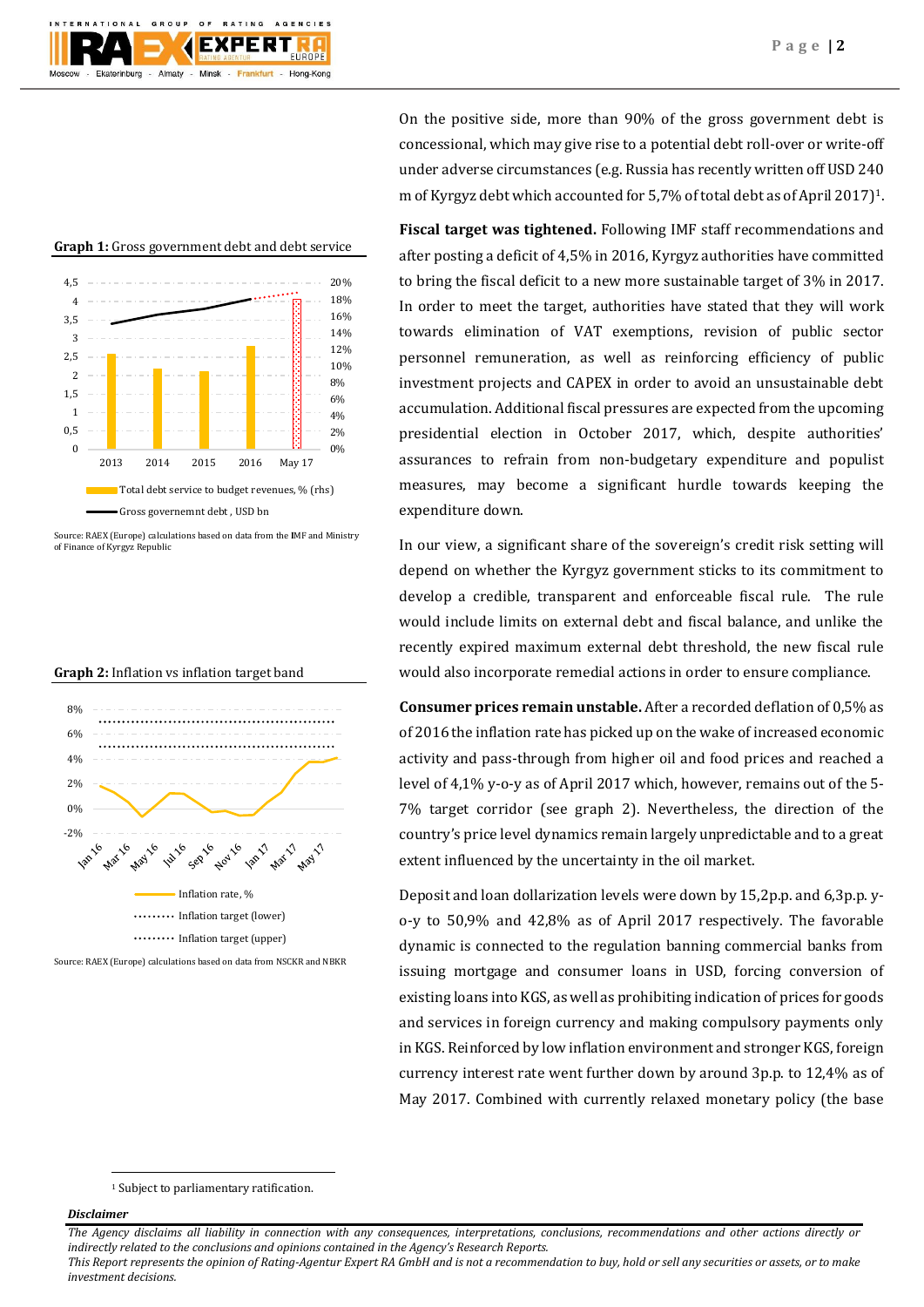**Graph 3:** Transmission mechanism effectiveness

 $O F$ 

Minsk -

FXPFRT

Frankfurt -

GROUP

Almaty -

Ekaterinburg

AGENCIES

Hong-Kong



Source: RAEX (Europe) calculations based on data from NBKR

**Graph 4:** Banking system indicators



**Graph 5:** Output growth



Source: RAEX (Europe) calculations based on data from NBKR

rate was slashed down to 5% in 2016) the average lending rate is decreased further by 2,5p.p. y-o-y in May 2017 (see graph 3).

Successful advances in the de-dollarization policy and strengthening of the interbank market will determine the enhancement of the monetary transmission mechanism and the monetary policy overall.

**Banking sector remains vulnerable.** Despite recent positive dynamics the banking sector remains concentrated and underdeveloped with banks' assets to GDP low at around 39% in 2016. The sector has been accumulating additional risks evidenced by NPLs reaching 8,51% of total loans by April 2017. This promoted the accumulation of additional capital reserves which translated into a higher net total capital to risk-weighted assets at 24,6% as of April 2017. The above kept ROA at low levels from the second half of 2016 onwards, amounting 0,4% in April 2017 (see graph 4).

The banking sector regulatory framework is on track to be further enhanced with the new Banking Law being passed in November 2016 bringing in some key improvements. These include establishing clear rights, duties and responsibilities of all participants in the banking business, as well as ensuring timeliness and efficiency of banking supervision. Although the IMF points out that some key postulates were left out of the new law, the Kyrgyz authorities have committed to work towards addressing the shortcomings of the law in 2017.

Successful adoption and enhancement of the new Banking Law will be of paramount importance to the credit risk developments in the country.

**Credit environment quality stayed at low levels.** The financial market remains largely underdeveloped with small-scale and concentrated stockexchange and very high and volatile levels of real interest rate. Moreover, the institutional development is curbed by a very high corruption perception, low government effectiveness, lack of rule of law, as well as fairly low ranking for doing business. At the same time, the country exhibits a good investment potential evidenced by very high net foreign direct investment to GDP at 7,5% in 2016.

**External shocks eased.** Real output grew at 2,6% in 2016, as the biggest regional partners' recovery was rather slow. Moreover, we anticipate growth levels to remain subdued in 2017. However, we expect real GDP to grow at a faster pace from 2018 as a result of increasing real income through low inflation environment and higher remittances inflow (grew by 35% y-o-y in April 2017), which resulting into stronger domestic consumer demand. Greater production of gold, as well as rising exports will contribute to gradual output recovery (see graph 5).

# *Disclaimer*

*The Agency disclaims all liability in connection with any consequences, interpretations, conclusions, recommendations and other actions directly or indirectly related to the conclusions and opinions contained in the Agency's Research Reports.*